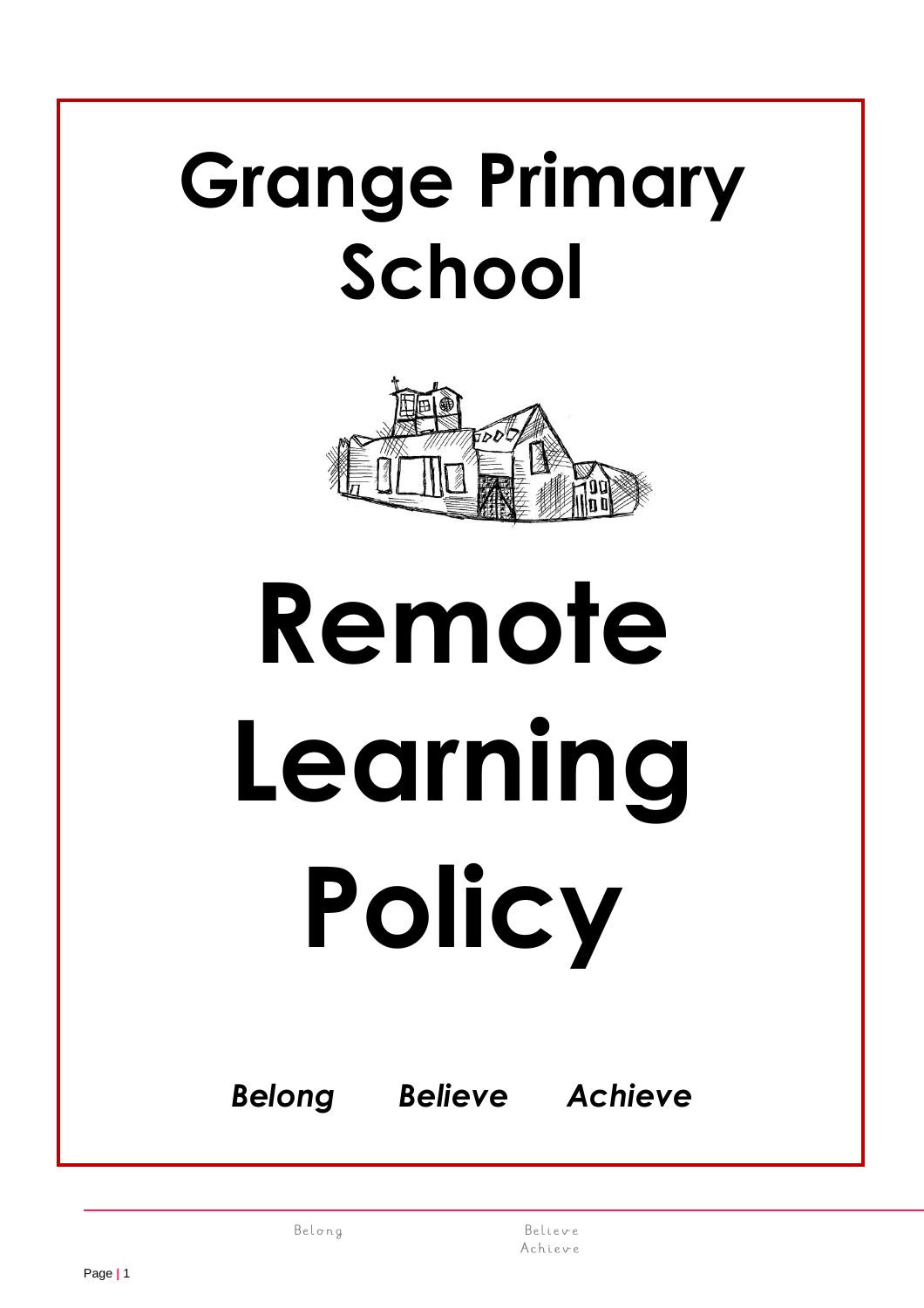# **Contents:**

# **1. Aims**

This remote learning policy for staff aims to:

- Ensure consistency in the approach to remote learning for pupils who aren't in school
- Set out expectations for all members of the school community with regards to remote learning
- Provide appropriate guidelines for data protection
- Reflect the school's commitment to the UN Conventions of the rights of the child specifically article 28, 29 and 31.

# **2. Roles and responsibilities**

#### **2.1 Teachers**

When providing remote learning, all staff must be available between 9:00am and 3:00pm.

If they're unable to work for any reason during this time, for example due to sickness or caring for a dependent, they should report this using the normal absence procedure. This will involve messaging the DHT and Headteacher. If the absence affects the completion of any work required, ensure that arrangements have been made with year group partners or SLT to ensure work is completed.

When providing remote learning, teachers are responsible for:

- Creating a weekly timetable of work for their year group in liaison with year group partner. This must include subjects from across the curriculum.
- Delivering Live sessions and assignments on Microsoft Teams from a range of subject areas
- Year group weekly timetables to be emailed directly to Senior Leadership the Thurs/Fri before the week the work commences. SLT to proof read all and ensure consistency, they are then emailed to parents. These are then uploaded to the website.
- Working as a year group team to ensure the above work is planned and ready.
- Online line safety curriculum to be followed with resources available on our website.
- Providing feedback on work:
	- Teachers are to assess and mark work submitted by children via the Microsoft Teams and Purple Mash platforms.
	- Comments are to be made on the work completed.
	- $\checkmark$  Mathletics & Reading Eggs to give instant feedback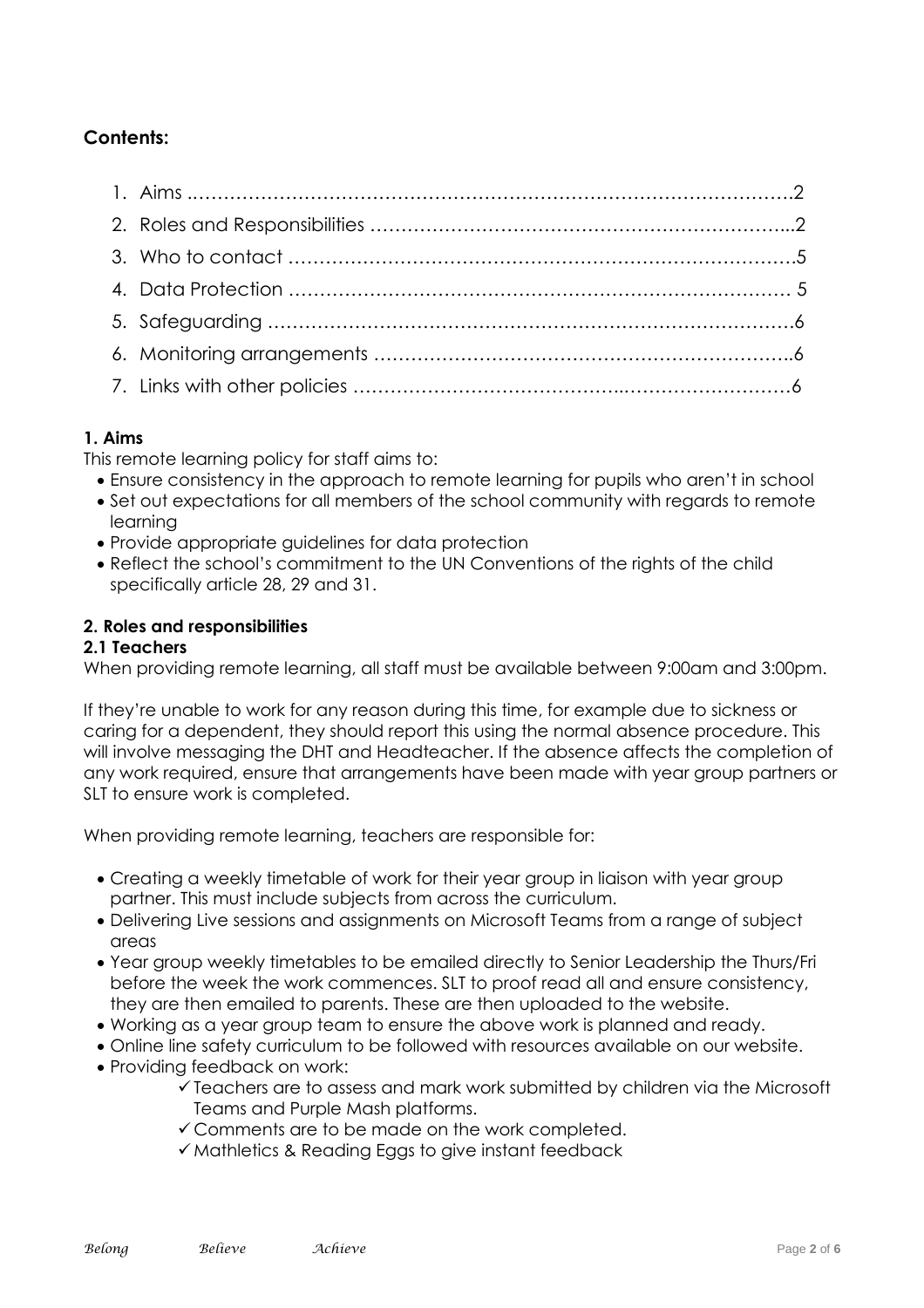Keeping in touch with pupils and parents: Teachers to stay in touch with pupils and parents via the following means:

- Learning Platforms:
	- o Purple Mash
	- o Microsoft Teams
- Social Technology:
	- o Telephone
		- o Zoom/ Microsoft Teams
		- o Twitter (only publishing updates)

Teacher to attempt to make contact with pupils who are not accessing Microsoft Teams or using the home learning packs. Contact details can be accessed from ScholarPack, please ensure you log off and do not share information with a third party. If there is a safeguarding concern complete a form on CPOMs and add any relevant actions.

Contact should be polite and encouraging. Any concerns should be forwarded to a member of SLT who may choose to contact the parents directly. There is no expectation from school that work must be completed at this time. We believe our parents will be doing their best.

SLT to keep parents informed of any updates using 'parent mail', text messaging and a weekly bulletin. SLT to also hold Key Stage information sessions via Zoom in order to reassure parents and keep them updated with the latest developments.

Attending virtual meetings with staff, parents and pupils:

- We have staff meetings weekly for our teaching staff via Zoom/ Microsoft Teams
- Whole school assemblies via Zoom for our children.
- Information sessions for families via Zoom

# **2.2 Teaching Assistants**

Teaching assistants must be available between 9:00am – 3pm, Monday to Friday. During this time, they are expected to check work emails, engage in the online Microsoft Teams lesson, work with pupils in Breakout rooms, take the daily register and be available when called upon to attend school. **If they're unable to work for any reason during this time, for example due to sickness or caring for a dependent, they should report this using the normal absence procedure.**

Teaching Assistants must also attend whole staff meetings via Zoom when these meetings are held within the working day.

# **2.3 Subject leads**

Alongside their teaching responsibilities, as outlined above, subject leads are responsible for:

- Monitoring the work set by teachers in their subject area Review work set weekly on the website
- Alerting teachers to resources they can use to teach their subject remotely
- Review your current subject in the light of home learning during lockdown/ extended periods of closure.
- Evaluate what changes will need to be made when children return to school.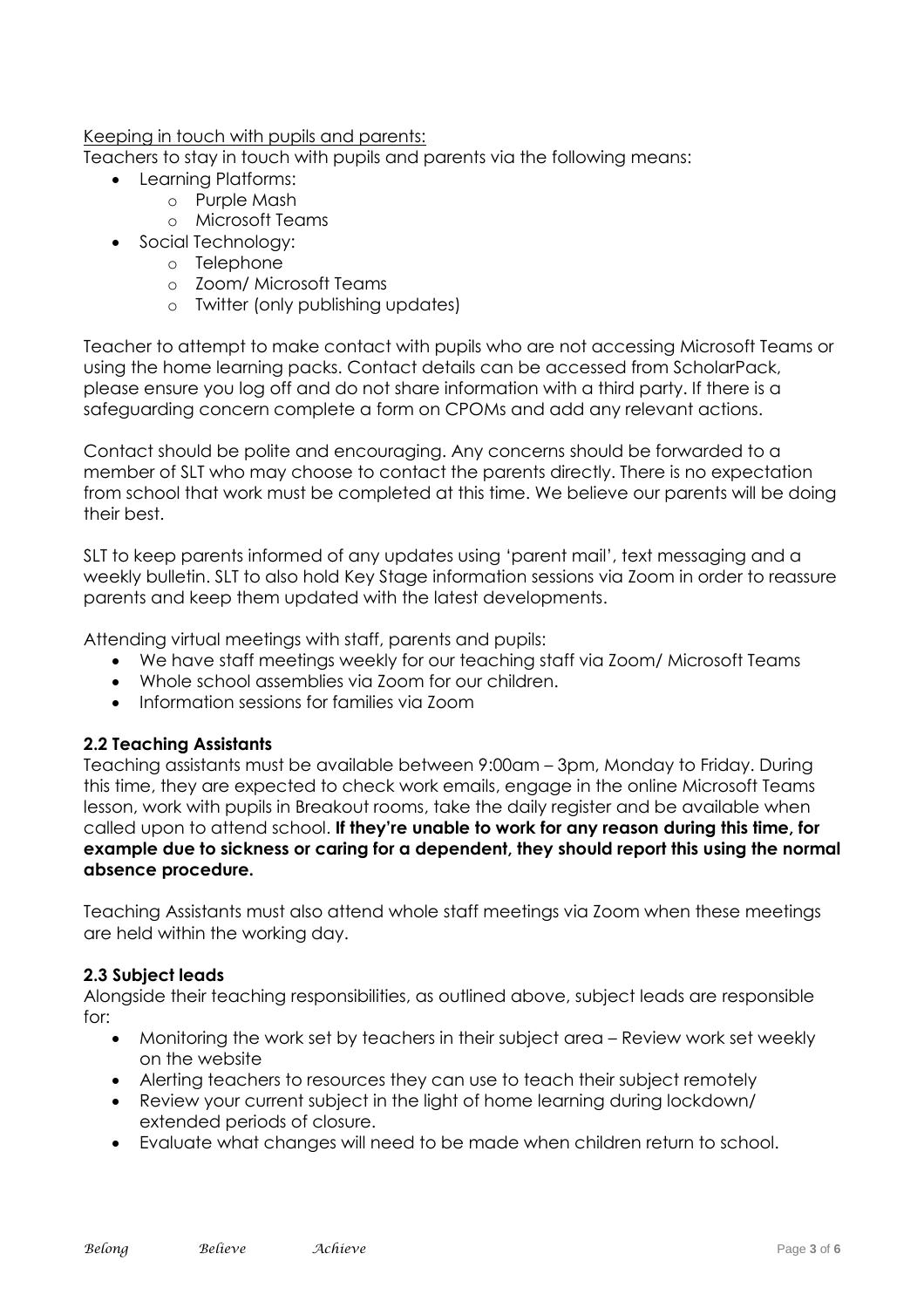# **2.4 Senior Leaders**

Senior leaders are responsible for:

- Co-ordinating the remote learning approach across the school SLT
- Monitoring the effectiveness of remote learning reviewing work set by teachers weekly and monitoring the engagement of pupils with their learning
- Monitoring the security of remote learning systems, including data protection and safeguarding considerations

# **2.5 Designated safeguarding lead**

The DSL is responsible for:

 Maintaining contact, collating, passing on information and responding to any concerns.

#### **2.6. IT Staff. See the COVID-19 amendments to the Child Protection Policy**

IT staff are responsible for:

- Creating Microsoft Teams accounts for staff and pupils
- Providing training for staff on how to use online platforms
- Fixing issues with systems used to set and collect work
- Helping staff and parents with any technical issues they're experiencing
- Reviewing the security of systems and flagging any data protection breaches to the data protection officer
- Assisting pupils and parents with accessing the internet or devices

#### **2.7 Pupils and parents**

Staff can expect pupils learning remotely to:

- Be contactable during the hours of the school day 9am 3pm although they may not always be in front of a device the entire time
- Seek help if they need it, from teachers or Teaching Assistants
- Alert teachers if they're not able to complete work

Staff can expect parents with children learning remotely to:

- Seek help from the school if they need it staff should refer parents to the 'Home Learning' section on our website where they can find weekly timetables and other useful links for learning.
- Be respectful when making any complaints or concerns known to staff

# **2.8 Governing Body:**

The governing body is responsible for:

- Monitoring the school's approach to providing remote learning to ensure education remains as high quality as possible
- Ensuring that staff are certain that systems are appropriately secure, for both data protection and safeguarding reasons

#### **3. Who to contact**

If staff have any questions or concerns about remote learning, they should contact the following individuals:

- Issues in setting work talk to the relevant subject lead/SENCO/SLT
- $\bullet$  Issues with behaviour talk to the SLT
- $\bullet$  Issues with IT Please submit a ticket on the following link [Submit a ticket : ICT Educational Services ltd \(freshdesk.com\)](https://icteducationalservices.freshdesk.com/support/tickets/new)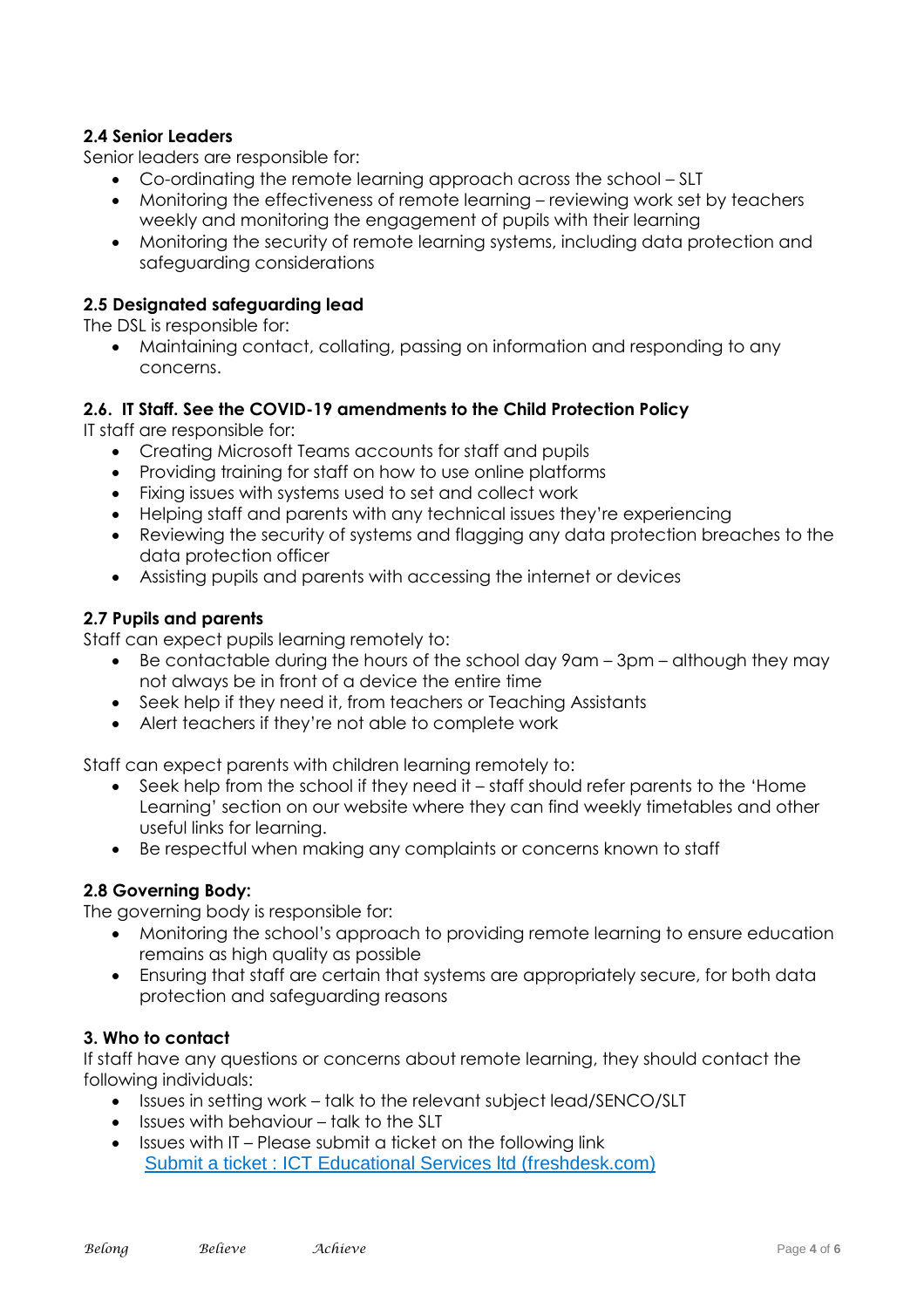- Issues with their own workload or wellbeing talk to SLT
- Concerns about Data Protection talk to the data protection officer (School Business Manager)
- Concerns about safeguarding talk to the DSL (Mr Lorram Black/SLT)

All staff can be contacted via the school email addresses

#### **4. Data Protection**

#### **4.1 Accessing personal data**

When accessing personal data, all staff members will:

- All staff have access to CPOMS to record any parent contact or concerns about children, this is accessed via a secure password. Ensure you log out after use. Do not allow access to the site to any third party.
- Teachers are able to access parent contact details via ScholarPack using a secure password. Do not share any details with third parties and ensure that you log off from ScholarPack when not in use.
- SLT have the ability to locate personal details of families when required through securely accessing ScholarPack. SLT are not to share their access permissions with other members of staff.
- School laptops and iPads are the school's preferred devices to be used when accessing any personal information on pupils.

#### **4.2 Processing personal data**

Staff members may need to collect and/or share personal data such as emails or phone numbers as part of the remote learning system. Such collection of personal data applies to our functions as a school and doesn't require explicit permissions.

While this may be necessary, staff are reminded to collect and/or share as little personal data as possible online.

#### **4.3 Keeping devices secure**

All staff members will take appropriate steps to ensure their devices remain secure. This includes, but is not limited to:

- Keeping the device password-protected strong passwords are at least 8 characters, with a combination of upper and lower-case letters, numbers and special characters (e.g. asterisk or currency symbol)
- Ensuring the hard drive is encrypted this means if the device is lost or stolen, no one can access the files stored on the hard drive by attaching it to a new device
- Making sure the device locks if left inactive for a period of time
- Not sharing the device among family or friends
- Installing antivirus and anti-spyware software
- Keeping operating systems up to date always install the latest updates

# **5. Safeguarding**

Please see the following for updates concerning safeguarding in relation to home learning. **COVID-19 amendments to the Child Protection Policy this also details reference to remote learning curriculum and risks online.** 

This policy is available on our website.